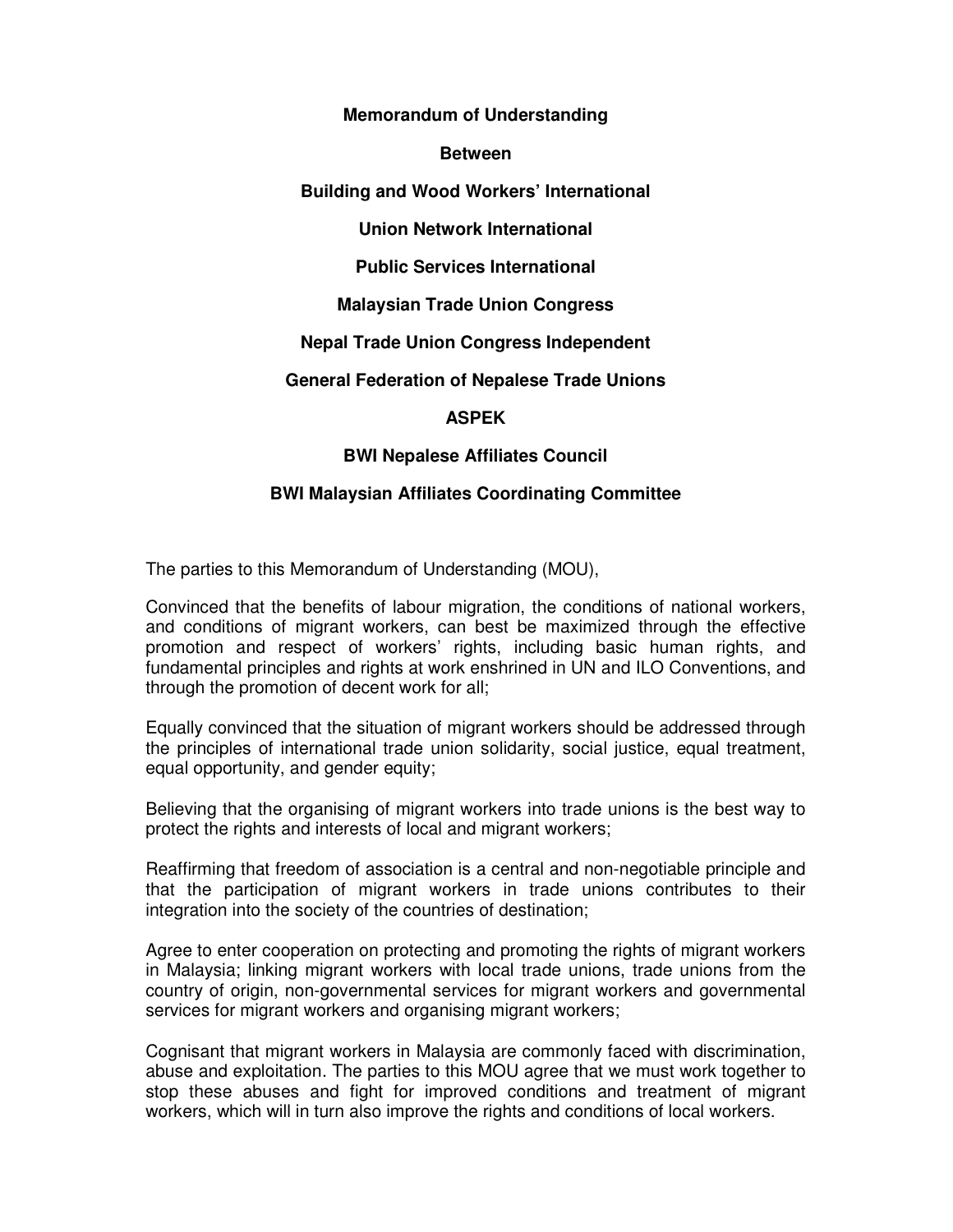The parties to this MOU agree to the establishment of a coordinated campaign on organising, legislative advocacy and service and communication to reach out and assist migrants workers. The below signed unions agree to provide support and resources to a framework involving:

- The organising of migrant workers into existing trade unions and forming trade unions in cooperation with local trade unions
- Cooperating to push for legislative changes and amendments to protect and promote the rights of migrant workers and incorporation into local trade union structures
- Providing services, advice and assistance to migrant workers in cases where trade unions and trade union networks can assist
- Improving communication and links between trade unions and with migrant worker communities to promote migrant worker involvement in trade unions, dissemination of information of relevance and importance to migrant workers, provide access to services and advice

The below-signed unions agree on the need to establish a monitoring committee to make strategic decisions on the implementation of the provisions of this MOU.

The below-signed unions agree on the importance of the cooperation as a tool for organising migrant workers and reaching out to protect the human rights of migrant workers.

**Signed** 

\_\_\_\_\_\_\_\_\_\_\_\_\_\_\_\_\_ \_\_\_\_\_\_\_\_\_\_\_\_\_\_\_\_\_\_ BWI Asia Pacific UNI Asia Pacific

\_\_\_\_\_\_\_\_\_\_\_\_\_\_\_\_\_ \_\_\_\_\_\_\_\_\_\_\_\_\_\_\_\_\_\_ PSI Asia Pacific **MTUC** 

\_\_\_\_\_\_\_\_\_\_\_\_\_\_\_\_\_\_ \_\_\_\_\_\_\_\_\_\_\_\_\_\_\_\_\_\_ NTUC - I GEFONT

\_\_\_\_\_\_\_\_\_\_\_\_\_\_\_\_\_\_ \_\_\_\_\_\_\_\_\_\_\_\_\_\_\_\_\_\_ ASPEK UNI Asia Pacific Affiliates